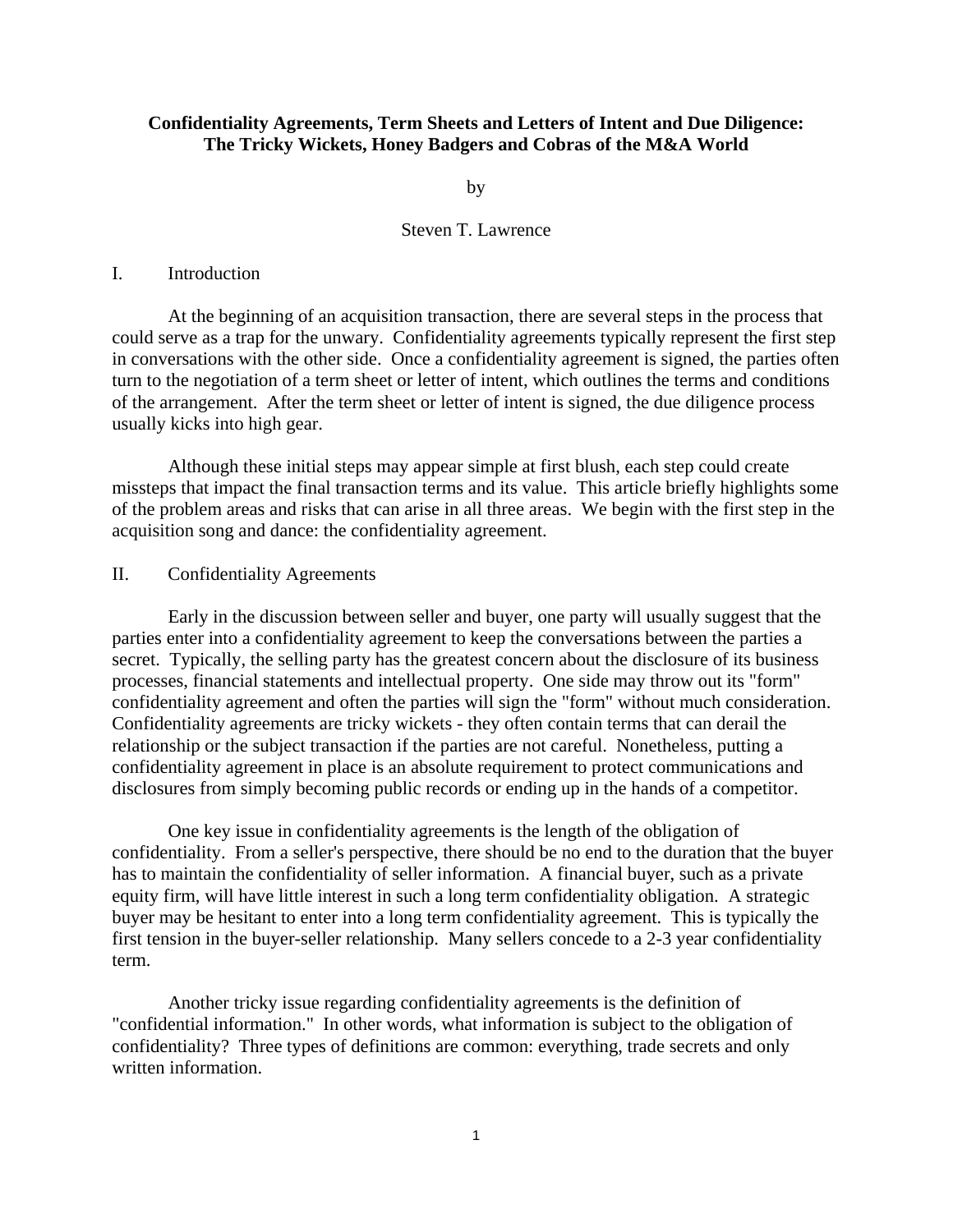An "everything" definition categorizes literally everything that is exchanged between the parties as within the definition of "confidential information." The idea with this provision is that everything that is exchanged between the parties is to be held as confidential. This is the most protective provision from a seller's perspective because the seller will not have to be concerned about whether a certain piece of information is outside the bounds of the confidentiality obligation. A buyer may not be as comfortable with this definition because it may not want to have such broad coverage.

 The second type of definition is one that mirrors the state law definition of trade secrets essentially that only those pieces of information that are confidential and proprietary to the disclosing party are within the definition of confidential information. This definition is more restrictive and may not provide the seller with sufficient protection. There may be pieces of information that are not necessarily trade secrets and do not meet this definition, but still are sensitive and would harm the seller if disclosed.

 The third definition is one that provides that only written information exchanged between the parties is subject to the definition of confidential information. This definition can be problematic for several reasons. While written information may be defined to cover all electronic information disclosed between the parties, this definition may still not be broad enough to cover all of the parties' disclosures. For example, oral discussion regarding the seller's plans would not be subject to a secrecy obligation.

 The definition of confidential information often also contains exceptions for information in the following categories: (a) information in the public domain, (b) information that is independently developed by the receiving party, (c) information that is required to be disclosed pursuant to a court order, and (d) information received by the receiving party from a third party other than the disclosing party. Each of the these exceptions represents potential risk for the disclosing party and each side will want to make sure that they have carefully assessed the possible exceptions that could apply to this arrangement.

 One additional point regarding confidentiality agreements: confidentiality agreements should not contain any provision regarding the transfer of intellectual property. Every once in a while a draft confidentiality agreement comes across my desk that contains an attempt by the other side to include a provision that states that any intellectual property that is developed by that party using the other side's intellectual property becomes the non-disclosing party's intellectual property. This type of provision should be rejected. The parties to a confidentiality agreement should defer any kind of intellectual property license or other arrangement until the definitive agreements are drafted. The only possible exception to this rule would be the inclusion of an agreement that each party's intellectual property remains that party's intellectual property despite the disclosures made under the confidentiality agreement and that no derivative works are permitted.

 Before the parties move forward with further discussions, the parties should pay careful attention to the terms and conditions of the confidentiality agreement. Once the confidentiality agreement is in place, the parties can then turn to the drafting and negotiation of the term sheet or letter of intent.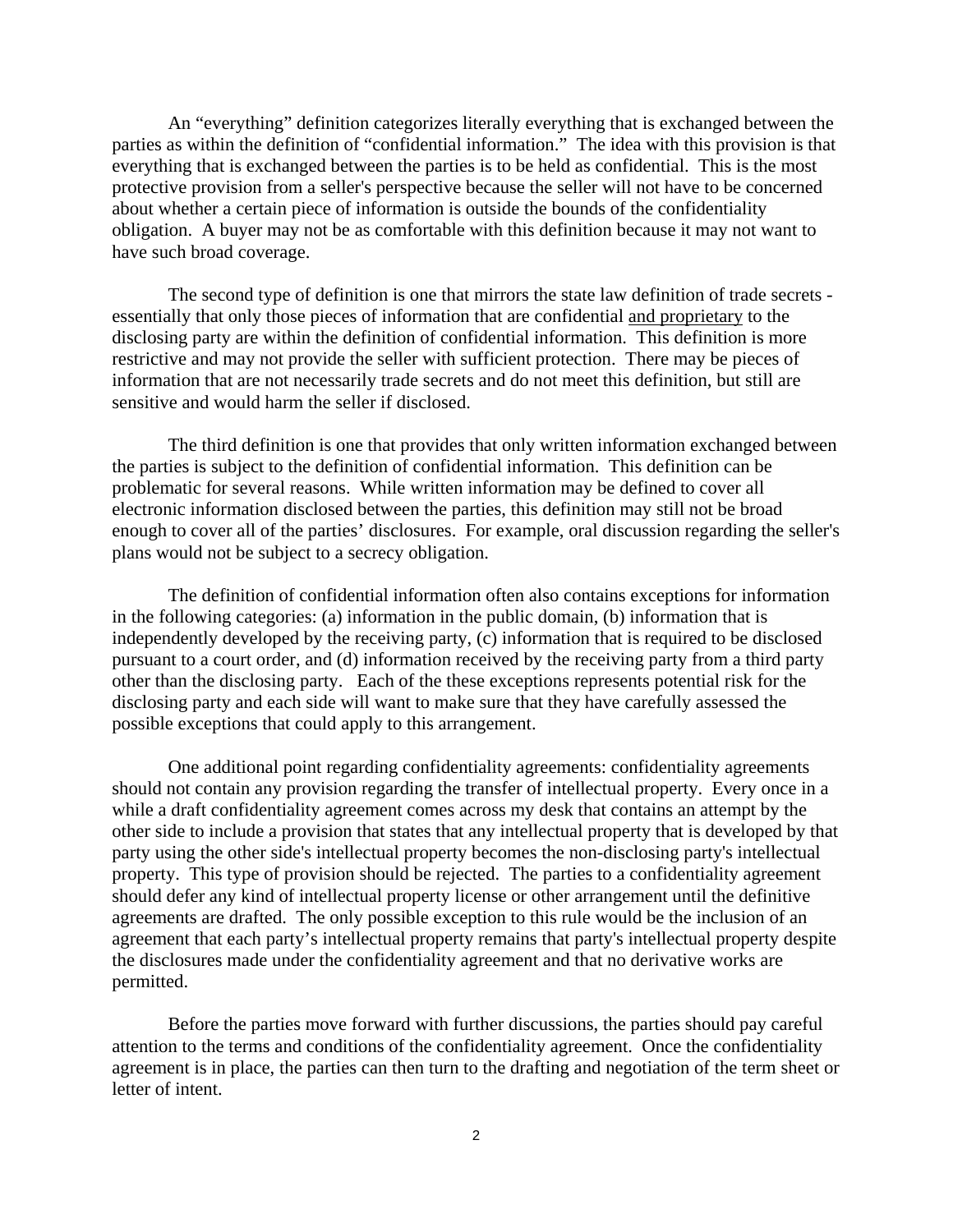#### III. Term Sheets and Letters of Intent

 Terms sheets and letters of intent are just preliminary writings between the parties that are intended to describe the proposed transaction and set the stage for due diligence and the negotiation of the terms and conditions in the definitive agreements. The phrase "term sheet" is typically used for more of a bullet point format, while the phrase "letter of intent" or "LOI" is typically used for more of a letter format. The point of either document is the same - to describe the terms and conditions of a future arrangement.

 Term sheets and LOIs are like a honey badger (one of the fiercest creatures on the planet, which refuses to let go of its prey despite extreme pain. See http://www.youtube.com/watch?v=wPKlryXwmXk). Like honey badgers, a misstep in this stage and the grip of the error will not release throughout the course of the deal.

 An initial question to be asked is whether the term sheet or LOI is intended to be binding or non-binding. A binding term sheet or LOI can be held to be a contract and can then be enforced through a lawsuit or other proceeding for breach of contract. A non-binding term sheet or LOI provides for the terms that will be negotiated, but is not intended to create contractual obligations between the parties, except for certain terms and conditions that are specifically described as binding terms. The binding terms in a non-binding term sheet are typically a confidentiality obligation (or confirmation of the terms of a separate confidentiality agreement) and a no-shop provision (preventing the seller from shopping the terms of the arrangement to other third parties).

 A binding term sheet or LOI at this early stage can be a costly mistake. With such limited information having been exchanged, it is often impossible to know the risks of the business and of the buyer. A non-binding term sheet is more typical and a less risky proposition than creating binding obligations among the parties.

 Once a term sheet is negotiated between the parties, the parties can turn their attention to due diligence.

# IV. Due Diligence

 Due diligence often begins with the buyer sending a lengthy due diligence checklist to the seller. The seller immediately feels overwhelmed (as if it faces a cobra) and begins the diligence process in a negative position. For both buyers and sellers, the process can be managed.

 For both parties, it will be important to have a discussion with the other party about the priorities in diligence. This simple step can save the parties thousands of dollars and frustration. Having a sense early on as to the buyer's emphasis points in diligence will help the seller prioritize the diligence process.

 Sellers need to remember that although one key purpose of diligence for the buyer is to assets and liabilities, it is also a method to try to find issues that could create an argument to